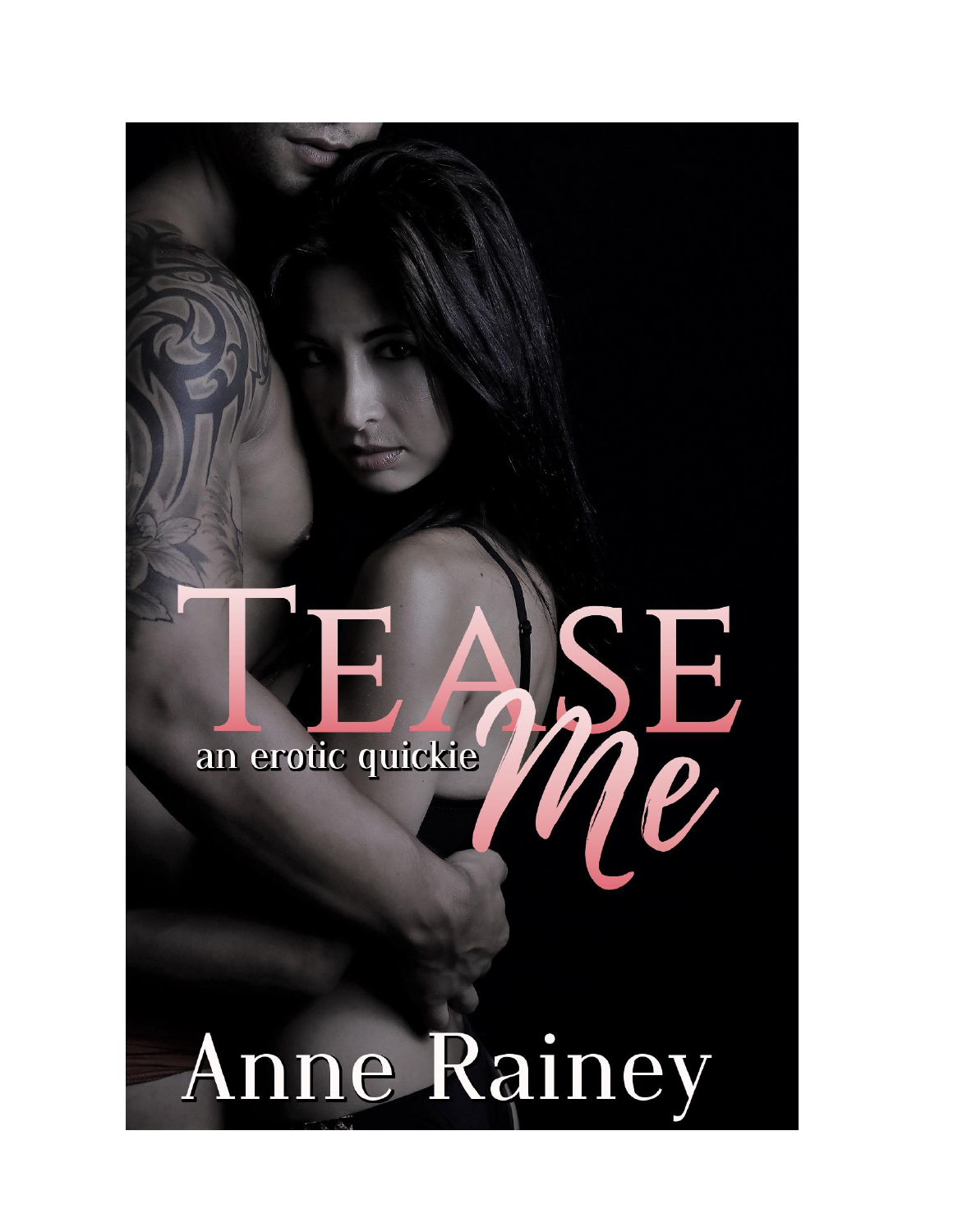This is a work of fiction. Names, places, characters and incidents are either the product of the author's imagination or are used fictitiously, and any resemblance to any actual persons, living or dead, organizations, events or locales is entirely coincidental.

Tease Me © 2007 by Anne Rainey

All rights reserved under the International and Pan-American Copyright Conventions. No part of this book may be reproduced or transmitted in any form or by any means, electronic or mechanical, including photocopying, recording, or by any information storage and retrieval system, without permission in writing from the publisher.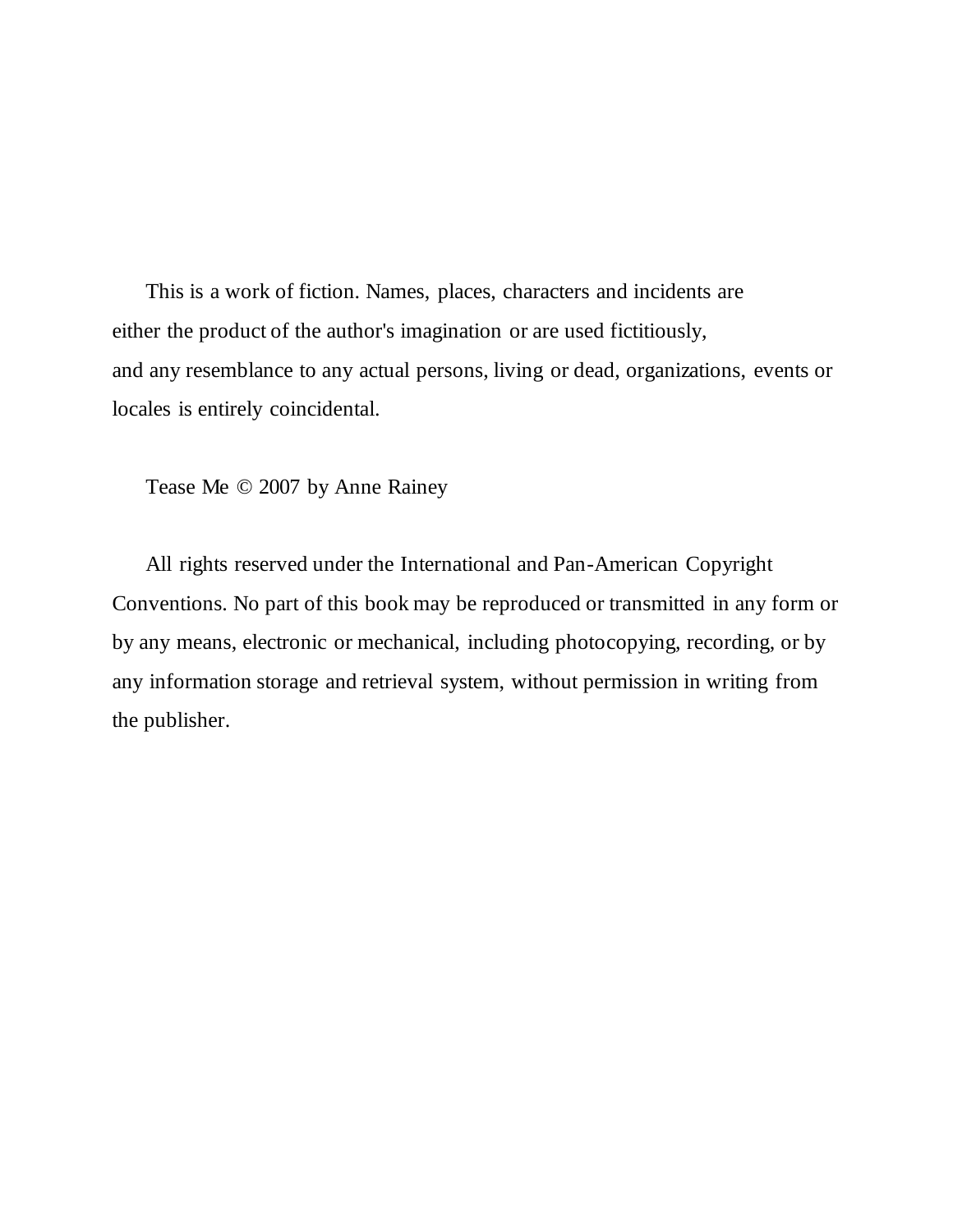Tease Me by Anne Rainey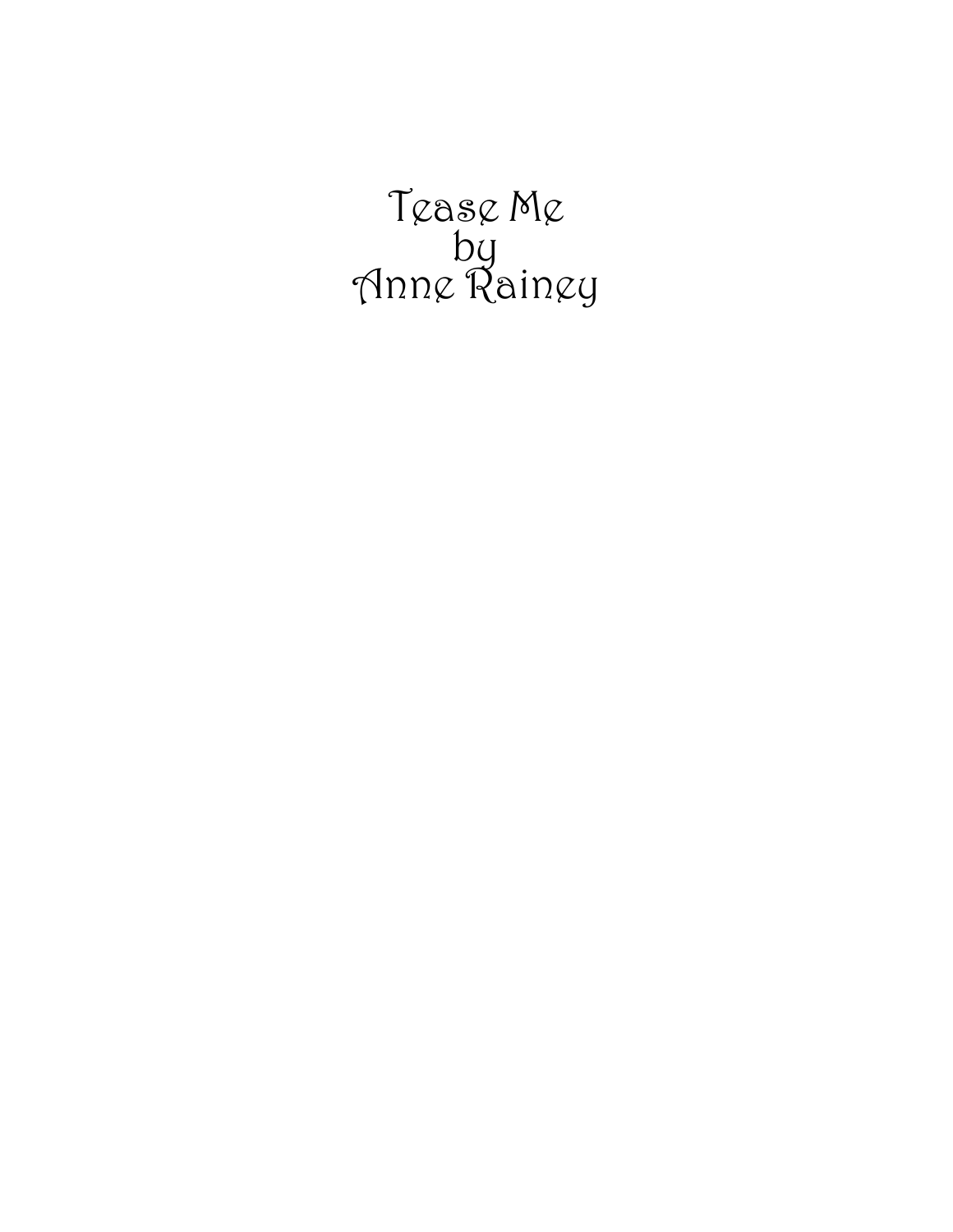## Mia and Lucas

"You can't be serious?"

"I refuse to go to this dinner in a rag."

Lucas ran a hand over his face and counted to ten. When he was calmer, he said, "You've been in this store for an hour, Mia. This is the third store we've been to today. You've searched every single rack. If you haven't found the right dress by now, I doubt you're ever going to!"

She laughed, then kissed his cheek. "There's still two more racks to go through. Just be patient, honey, it'll be over soon."

He hated when she did the cute innocent thing with him. It made him want to fuck her every damn time. Right now, he really wanted to stay pissed at her.

He pointedly looked at his watch, then crossed his arms over his chest. "You've got fifteen minutes. If you haven't found a dress by then, we're leaving."

Mia narrowed her eyes. "And if I'm not ready to leave?"

"You can stay and get a cab, because I'm going home."

She shoved her long brown curls over her shoulder and boldly stated, "You won't leave me here."

He crouched down, putting them eye to eye. "Don't test me, little girl. I'm at the end of my rope."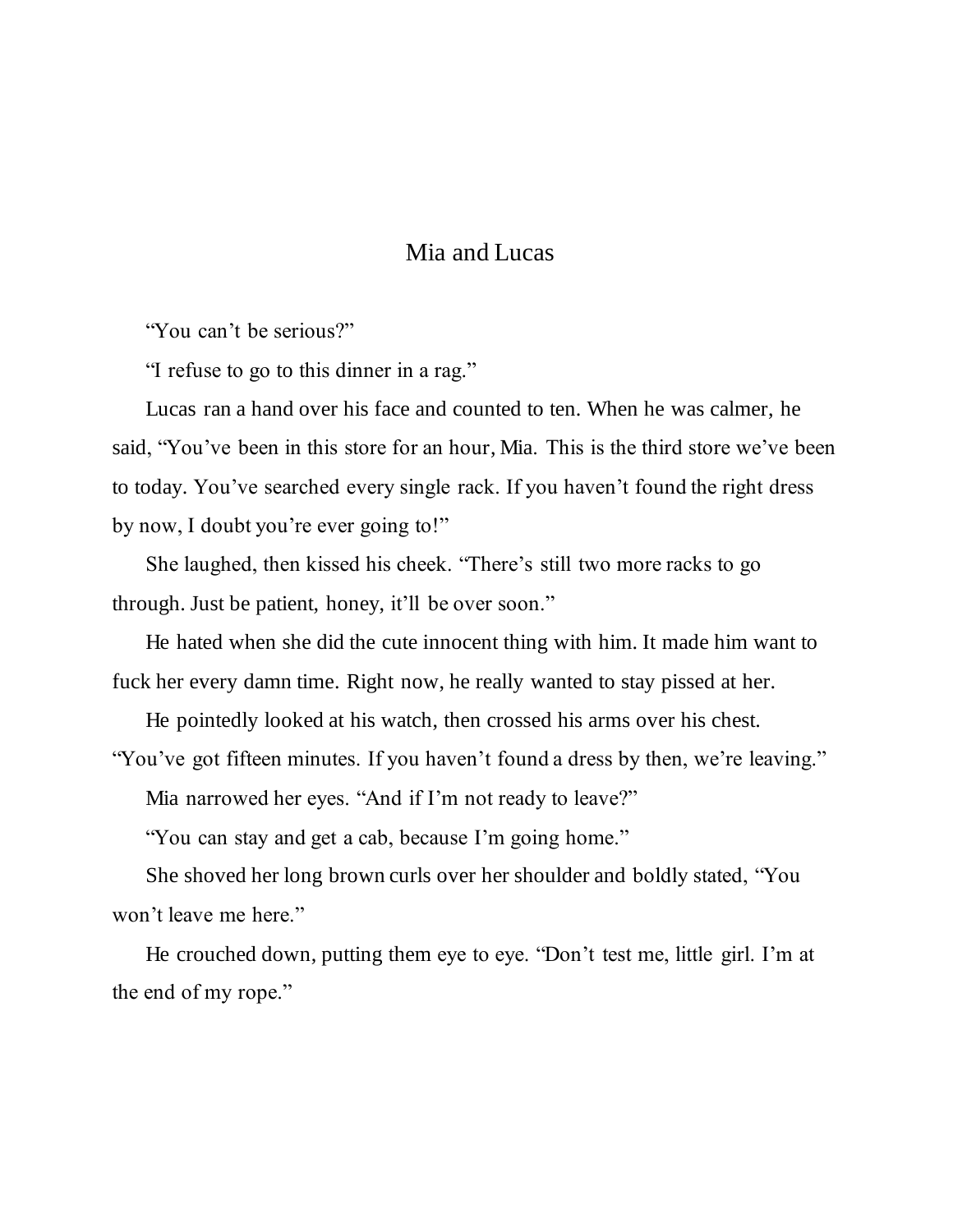She only shrugged and flounced off. That was his Mia, always challenging him. Most folks steered a wide path when he was mad. Not Mia. She just beamed her pearly whites and he melted at her dainty feet.

It was fucking pathetic.

As he watched her bend over to pick up a hanger she'd dropped, Lucas groaned. Her round ass stuck up in the air. If he bent just a few inches, he'd be able to see right up her skirt. Then he noticed another man watching her and his patience snapped.

In two long strides, he was across the room and standing behind his fiancé, blocking the other guy's view. He grasped Mia around the waist, and whispered, "You're giving all the guys a free show with that skirt. I told you it was too tight."

Mia laughed, then rose back up. "Don't be so intense all the time. The skirt is perfectly acceptable, Lucas."

He swatted her ass, then growled, "Get your butt in gear, I'm hungry."

She turned and stared at him, her blue eyes going soft and drowsy with desire. "Hungry for what?"

Unable to help himself, Lucas leaned towards her and pressed his lips against hers. "For you. Always for you."

"Mmm, I'm hungry, too."

Lucas started to grin, then she held up two dresses. "But I still need a dress."

Lucas wanted to howl. "Fine," he gritted out.

She grabbed his hand and pulled him along. "Come on, I want your opinion." "You looked good in the last fifty dresses, damn it."

When they reached the fitting rooms, he started to lean against one of the racks, but Mia rose up on her tiptoes and murmured, "Come in with me."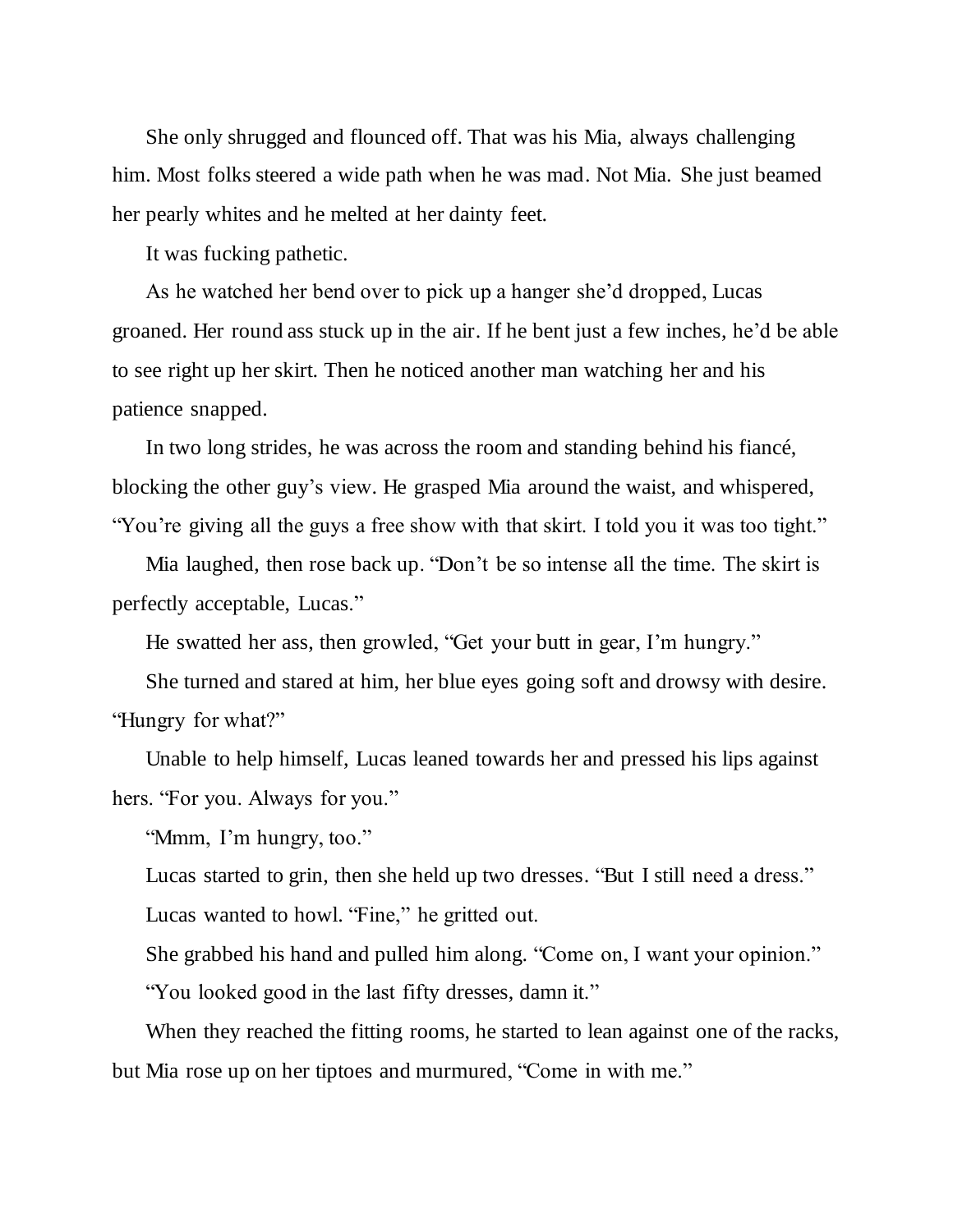Lucas frowned. "Huh?"

"The clerk is at the other side of the store. She's been chatting on her cell phone the whole time we've been here. The only other couple just left. We're all alone back here, honey."

He looked around the small boutique and realized she was right. Not a soul was paying them any mind. Anything could happen in one of those spacious, locked rooms. He winked and reached around to open the door for her. After she entered and placed her dresses on a hook, he closed the door behind him and ordered, "Undress. Give me a private viewing, sweetheart."

Mia grinned as she reached around and unzipped her skirt. He watched her shimmy out of it, awed by her expertise. She could have been a stripper instead of an accountant. Lucas's cock flexed in his jeans as he got a glimpse of her sexy, pink lace panties. He made fast work of his button-fly and freed himself, then took his rigid length in his hand and squeezed. He imagined her cunt milking him. Her tits bouncing as she rode him. When she started to pull one of the dresses off the hanger, he frowned.

"What the hell are you doing?"

"Giving you a private viewing, like you asked."

"Not quite what I had in mind."

"Yeah, I know, but I still need your opinion."

"Christ, whatever. Just hurry or I'm going to take matters into my own hands here. I can't look at you in those little scraps of lace and not want to fuck you blind."

"You really need to learn a bit of patience, Lucas."

"The dress, Mia."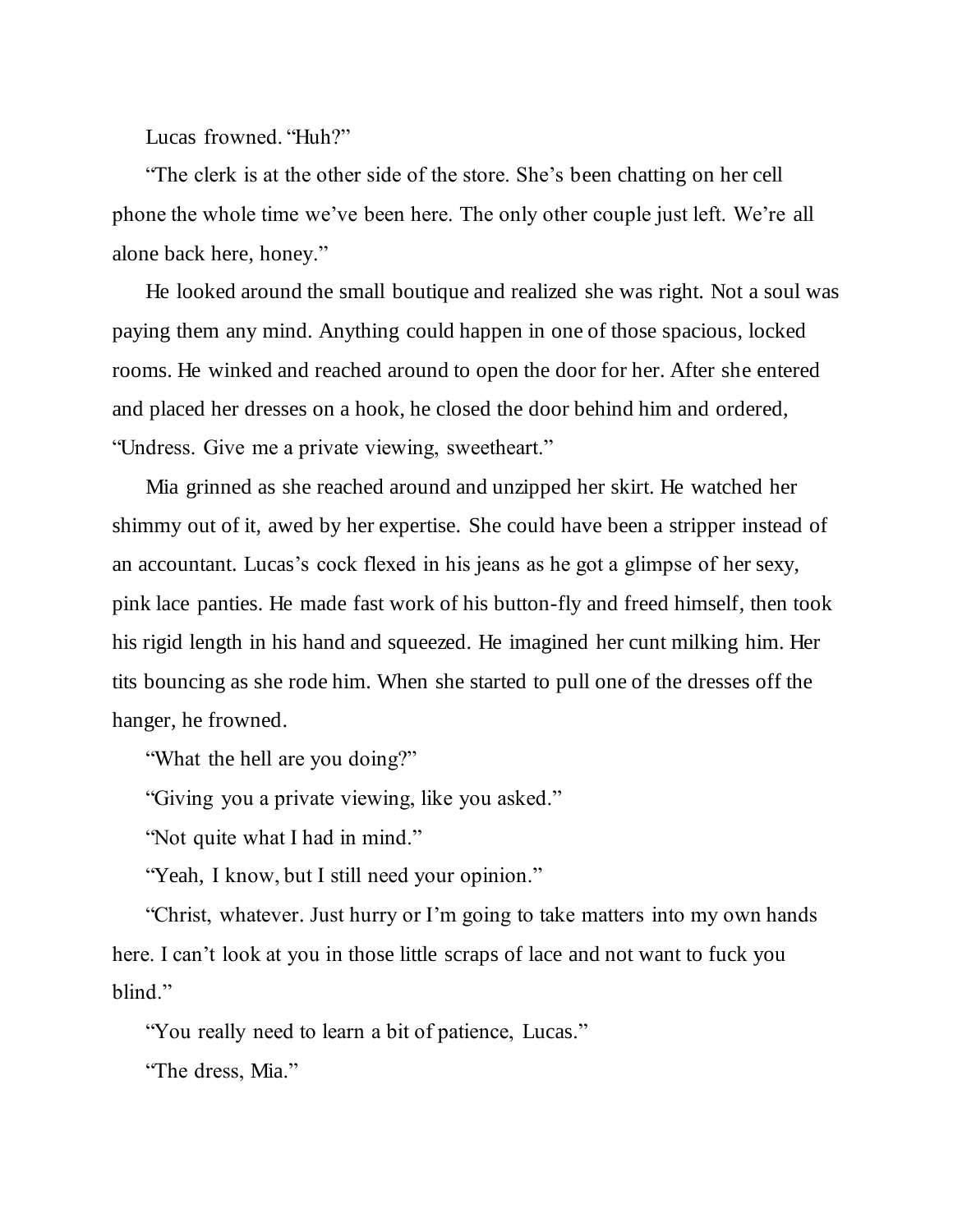She giggled and slid the black sheath over her head, then pulled it down her hips. "What do you think of this one?"

Lucas's eyes traveled over her curves, taking in the tight bodice and above the knee hemline. Her heavy breasts were barely contained. If she breathed, they were going to spill over.

"Too tight. You're not wearing that thing in front of all those horny suits. The guys will take one look at you and want to shove you against the nearest buffet table."

She leaned up and kissed his cheek. "But my big, bad fiancé won't let that happen."

"Hell, no." He confirmed. "Still, I don't want to have to kill one of my employees. Could get ugly."

Mia turned and looked in the mirror, then shrugged. "I'm not that crazy abut this one anyway."

"Try the other one. The color will go well with your eyes."

"I do like that shade of blue, but don't you think it's too flashy?"

"You're the boss's fiancé. You can look flashy if you damn well please."

She pulled the black dress off, then slipped into the midnight blue number.

Right away, Lucas knew it was perfect. "That's the one."

"Yes. It's just what I was looking for."

"Good, now get it off. My balls are turning as blue as that dress."

Within seconds, Mia was again standing before him in pink lace. Lucas reached out and pulled her flush against him. "Be a good girl and stay real quiet."

She nodded and he cupped both her breasts in his palms and squeezed. She whimpered. The needy sounds she made prompted him to dip his head and suck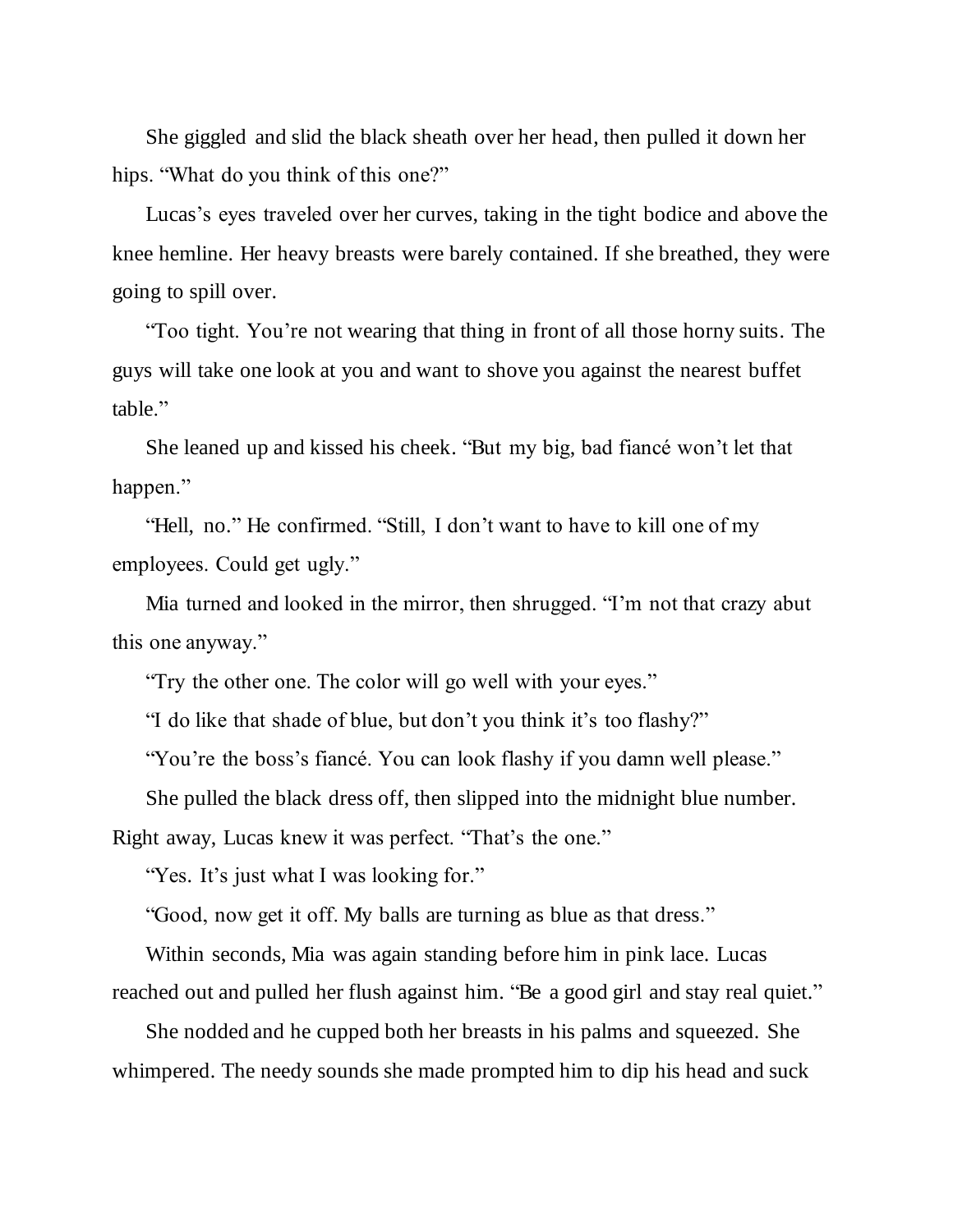each of her puffy nipples right through the lace. He licked back and forth, causing little wet spots to form, then blew lightly. When they pebbled, his cock pulsed.

"Beautiful."

Mia sifted her fingers through his hair and pulled him more fully against her bosom. "Please, Lucas."

He kissed each wet peak, then leaned back and wrapped his hands around her waist. When he had her at the right height, he ordered, "Wrap those sexy legs around me and shift your panties to the side. I want to fuck that hot pussy."

Mia quickly did as she was told, clearly as turned on as he. The instant he saw her glistening curls and swollen clit, Lucas thrust upwards. She gasped when his cock slid deep, then quickly bit down on her lower lip as if to keep from crying out.

"Ride me, sweetheart. Give me a sweet reward for hanging out in this damn mall all day."

"Oh, yes, Lucas," she moaned, then began moving up and down on his shaft.

She rose up a fraction, then came back down again in a slow, teasing glide designed to drive him insane. Lucas couldn't take it. He shifted his hands lower and filled his palms with her ass. "You're such a little cock tease. I should spank you for driving me nuts all day.

"I was hoping you'd say that, honey," she taunted, then squeezed her inner muscles.

"Damn, Mia," he hissed. "You feel so good. So tight." "Yes! Oh, god, I think I'm going to come. Please!" Her begging did him in.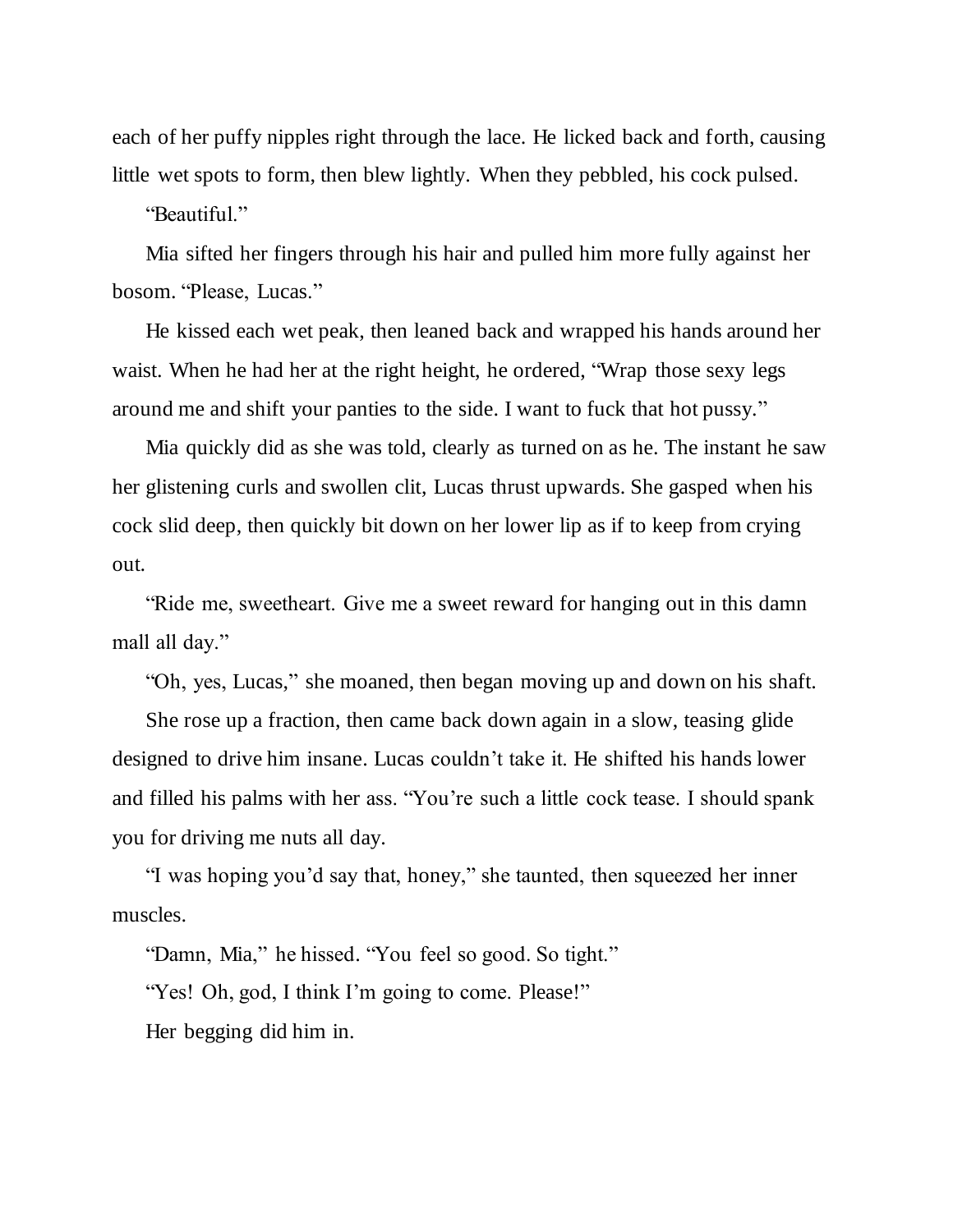Lucas braced his feet apart, then moved her ass up and down, pushing his hard length further, filling her completely. Mia gripped his shoulders and ground her pussy against him. He could feel his sac against her anus and it drove him even higher. He wanted to be home, where he could hear her scream his name.

As she began to bounce faster, her tits jiggling in his face, Lucas couldn't stop from stuffing his face in her cleavage and letting out a moan. Her silky channel clutched him like a warm glove. He wanted to shout at the pleasurable torture.

Suddenly, she arched her back and shoved down hard. Once. Twice. Then she was bathing his cock in her hot juices. Lucas lost it. He slammed into her one last time, then filled her with his seed.

Several seconds drifted by before he was able to move. He lifted his head and gazed down at her. The flushed cheeks and tangled brown hair only made her appear more beautiful than ever.

Unable to help himself, Lucas dipped down and swept his tongue over her lower lip. "You drive me crazy."

"Mmm, but do you still hate shopping?"

He chuckled. "I think I could grow to enjoy it."

"Yes, honey, I thought you might."

Lucas put her on her feet, waited for her to stand on her own, then said, "Don't get too cocky, little girl, we still need to get out of this store."

She giggled as she went about getting dressed. "Think anyone will notice?"

Lucas tucked himself back in his jeans and answered, "I'm pretty sure they will, considering there's more than one set of feet on the other side of that door."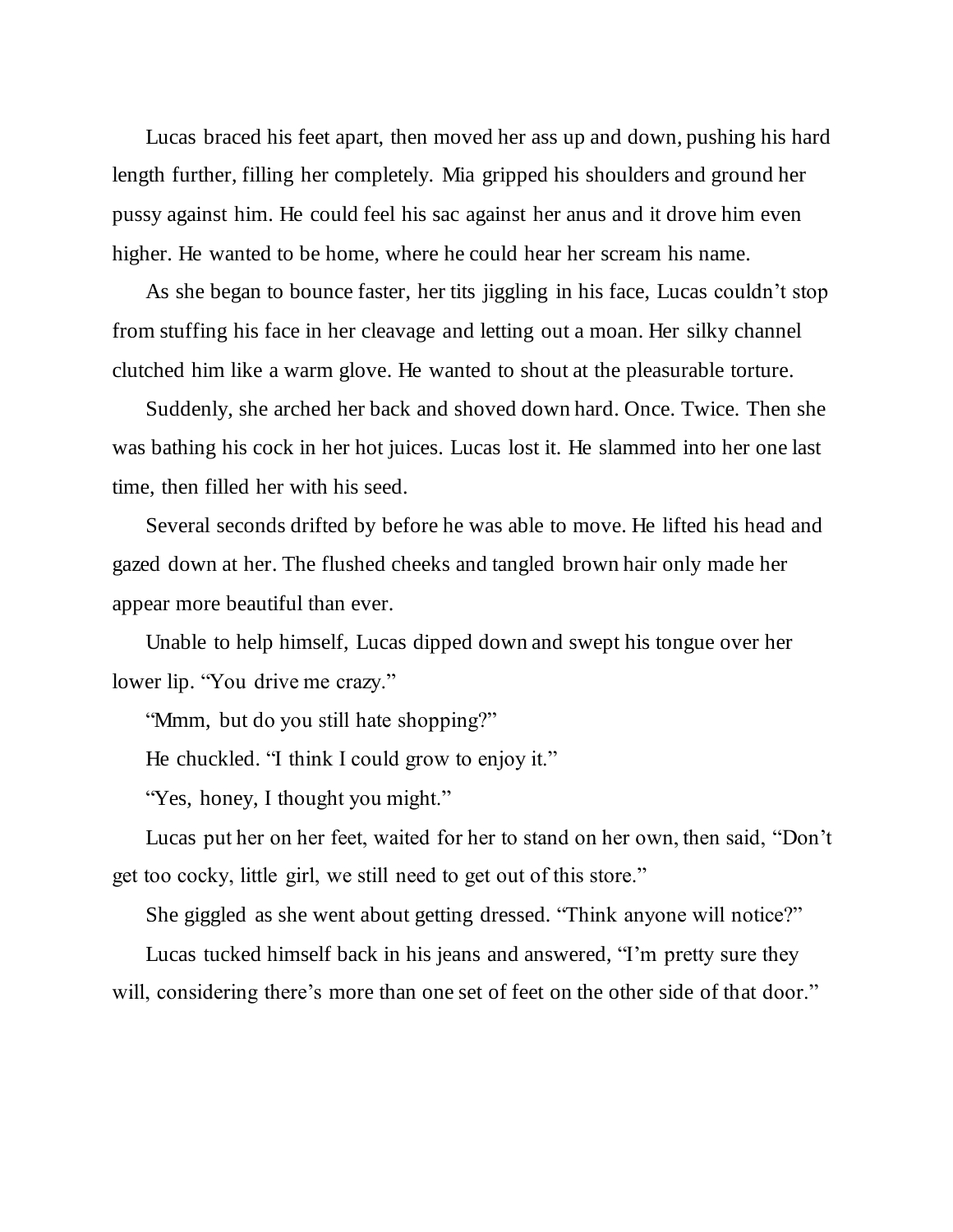Mia's eyes shot wide, then she leaned down and peeked under. Her gasp was audible. When she rose back up, her face red with embarrassment. "Why didn't you tell me someone was out there?

"Nothing was going to stop me from getting inside you."

She smacked his chest. "Not even a store full of customers?"

He flicked her nose. "Next time, maybe you'll be more careful when you shake your ass in my face."

"You really are shameless, Lucas Monroe."

He grinned. "Yeah, and you love it."

"Yes, I do," Mia breathlessly replied. All at once, Lucas was hungry for dessert.

When they opened the door to the dressing room, three women peered over a rack and shamelessly gawked at them.

Lucas grabbed Mia's hand, then winked at the scandalized ladies. "Her zipper was stuck."

As he passed by, he heard one of the women say something about bringing her husband to the mall.

Lucas was still grinning when he tucked Mia into his Mustang. And to think, he'd thought shopping all day was going to be boring. He should have known better. After all, nothing about Mia was boring.

## The End